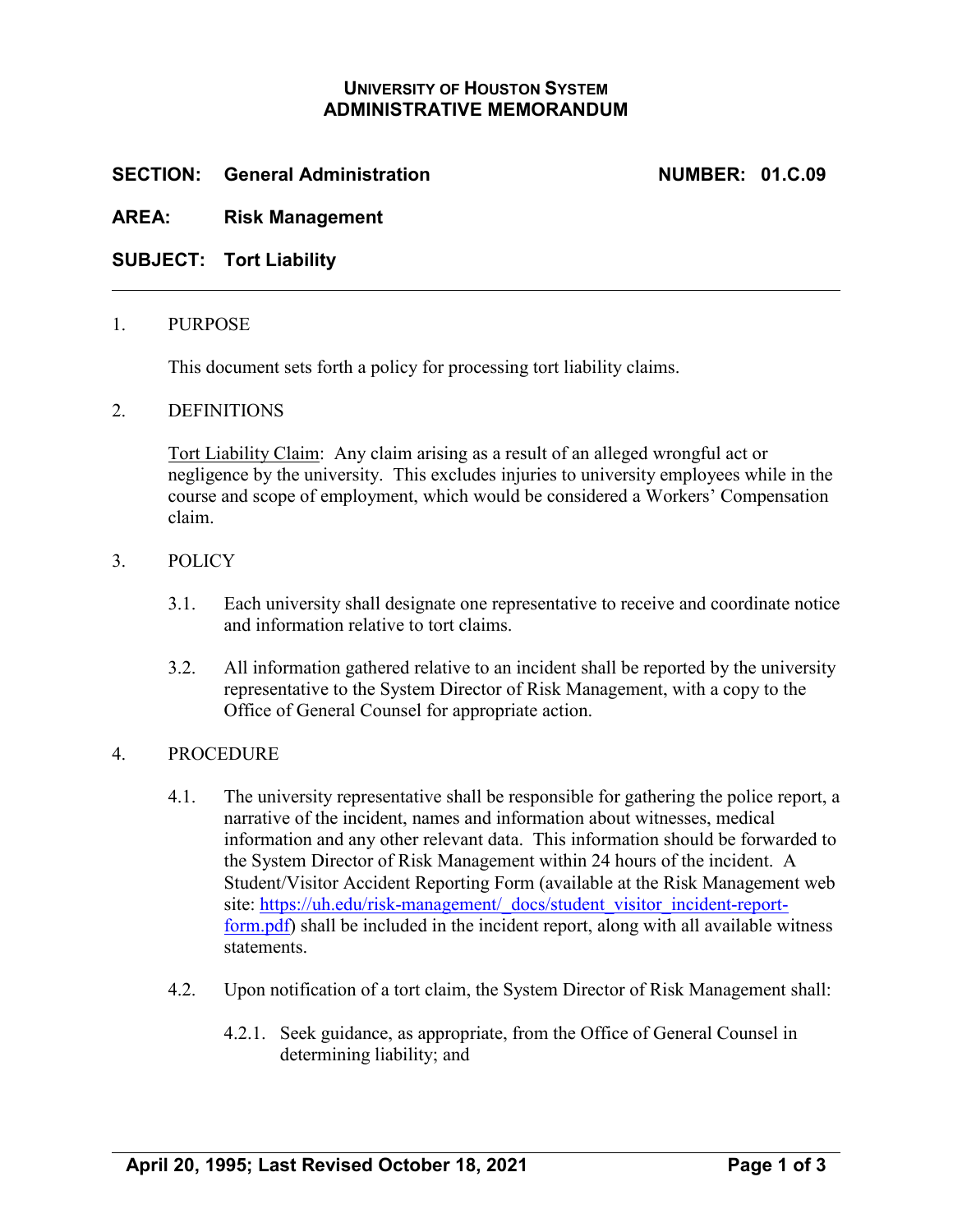- 4.2.2. Coordinate consultation involving the university representative, General Counsel, the Associate Vice Chancellor for Finance, and the Senior Vice Chancellor for Administration and Finance regarding whether, and to what extent, a settlement offer is appropriate.
- 4.3. Subsequent to the activities in Section 4.2 above, the System Director of Risk Management shall:
	- 4.3.1. Implement instructions received from the Associate Vice Chancellor for Finance regarding contact with the claimant;
	- 4.3.2. Coordinate the filing of the claim with the appropriate insurance carrier and payment of damages with the university representative, as directed by the Associate Vice Chancellor for Finance;
	- 4.3.3. Generate and distribute an annual status report to each university and the Office of General Counsel. The university representative will review the report for completeness and accuracy and notify the System Director of Risk Management of any discrepancies.
- 4.4. The authority to settle uninsured claims is as follows:
	- 4.4.1. Uninsured claims up to \$10,000 may be approved by the System Director of Risk Management.
	- 4.4.2. Uninsured claims in excess of \$10,000 but less than \$25,000 must be approved by the Associate Vice Chancellor for Finance.
	- 4.4.3. Uninsured claims in excess of \$25,000 must be approved by the Senior Vice Chancellor for Administration and Finance.
	- 4.4.4. All agreements relating to settlement of claims, regardless of amount and regardless of form (oral, letter agreement, invoice, etc.) must be reviewed and approved by the Office of General Counsel prior to execution by the parties.
- 4.5. In the event a claimant is represented by an attorney, all activities from that point forward, including activities set forth in Sections 4.1 through 4.3 above, shall be conducted under the direction of the Office of General Counsel.

## 5. REVIEW AND RESPONSIBILITY

Responsible Party: Associate Vice Chancellor for Finance

Review: Every five years